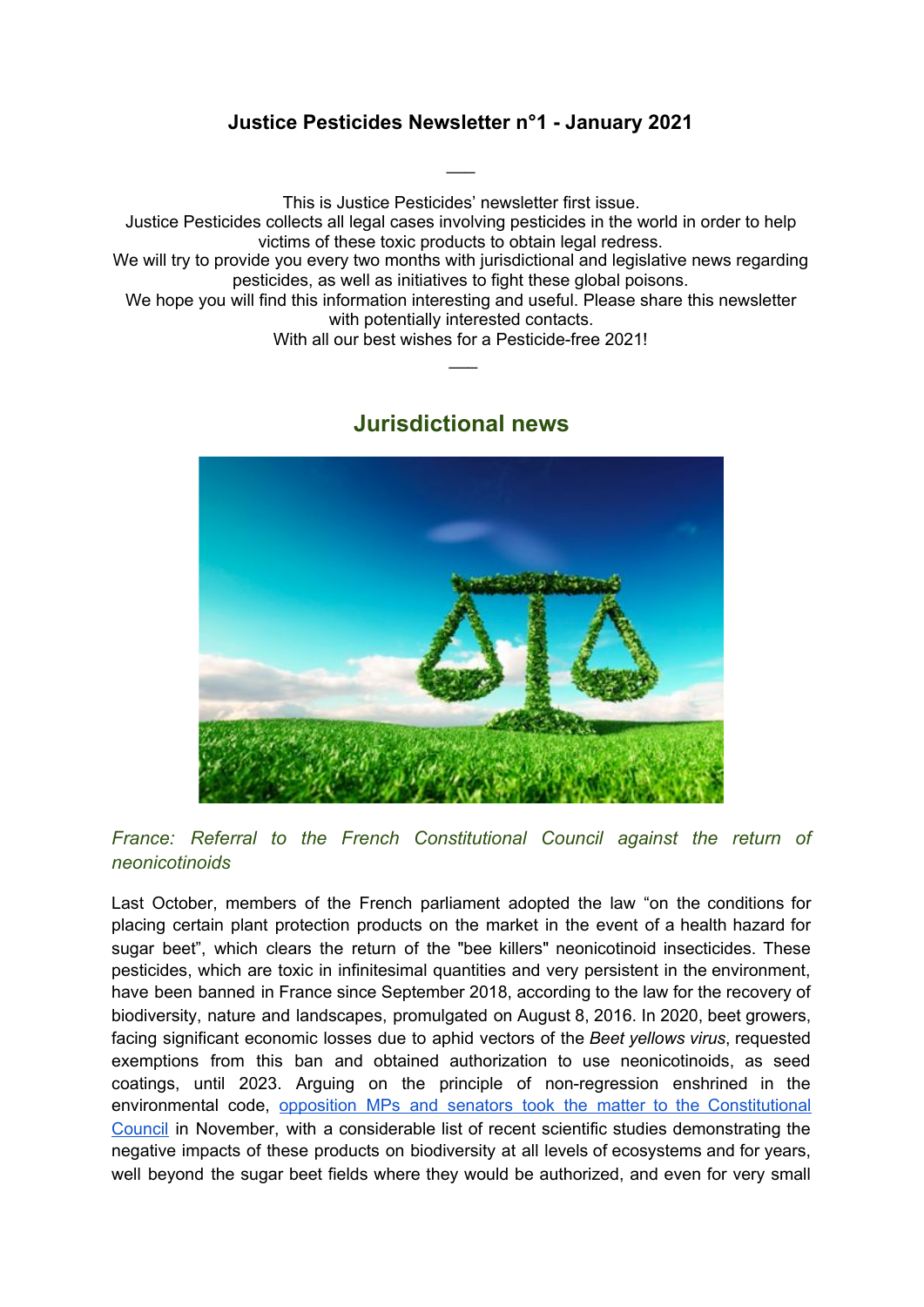quantities. Nevertheless, and despite proved negative impacts on biodiversity, pollinating insects and birds, water and soil quality and human health, the Constitutional Council ruled on December 10, 2020 that the provisions allowing for derogations from the ban on the use of neonicotinoid insecticides are in conformity with the Constitution as long as they apply exclusively until July 1, 2023 and only to beet crops. NGOs are studying the possibility of further legal action against the return of the bee killers.



*Bad day for Monsanto/Bayer: 2 cases in the United States and France confirmed its liability*

#### **Dewayne Johnson v. [Monsanto](https://justicepesticides.org/en/juridic_case/dewayne-johnson-v-monsanto-appeal/)**

The latest twist in the case between California gardener Dewayne Johnson and Monsanto came on October 21, 2020. The California Supreme Court of Justice rejected the company's application to overturn the decision of the State Court of Appeals, which held, as did the trial jury, that the company was indeed responsible for the non-Hodgkin's lymphoma (NHL) contracted by Dewayne Johnson following the use of Roundup glyphosate-based herbicide during his professional weed control activities in school grounds.

Dewayne Johnson was the first of thousands of Roundup plaintiffs with NHL to go to trial, because his NHL is in a life-threatening stage. On [August](https://justicepesticides.org/en/juridic_case/dewayne-johnson-v-monsanto/) 10, 2018, the jury unanimously found that the use of Roundup directly induced Dewayne Johnson's lymphoma, that Monsanto failed to warn of this health hazard and therefore acted maliciously and that the company should be punished for its behavior, and it set compensatory and punitive damages at \$289.2 million. The judges subsequently reduced the punitive damages from \$250 million to \$39 million, but Monsanto, which has since been acquired by the German company Bayer, has been challenging this decision from appeal to appeal. The Supreme Court's decision is the final step in this process and cannot be revisited, setting Monsanto's liability in stone. The next step will be the final determination of the damages owed to Dewayne Johnson, who also challenged the judges' reduction of damages. Two other US lawsuits against Monsanto and Roundup, which have been tried since the Dewayne Johnson case, confirmed the company's liability and malice and requested considerable damages, prompting the company to propose a \$10 billion global settlement to compensate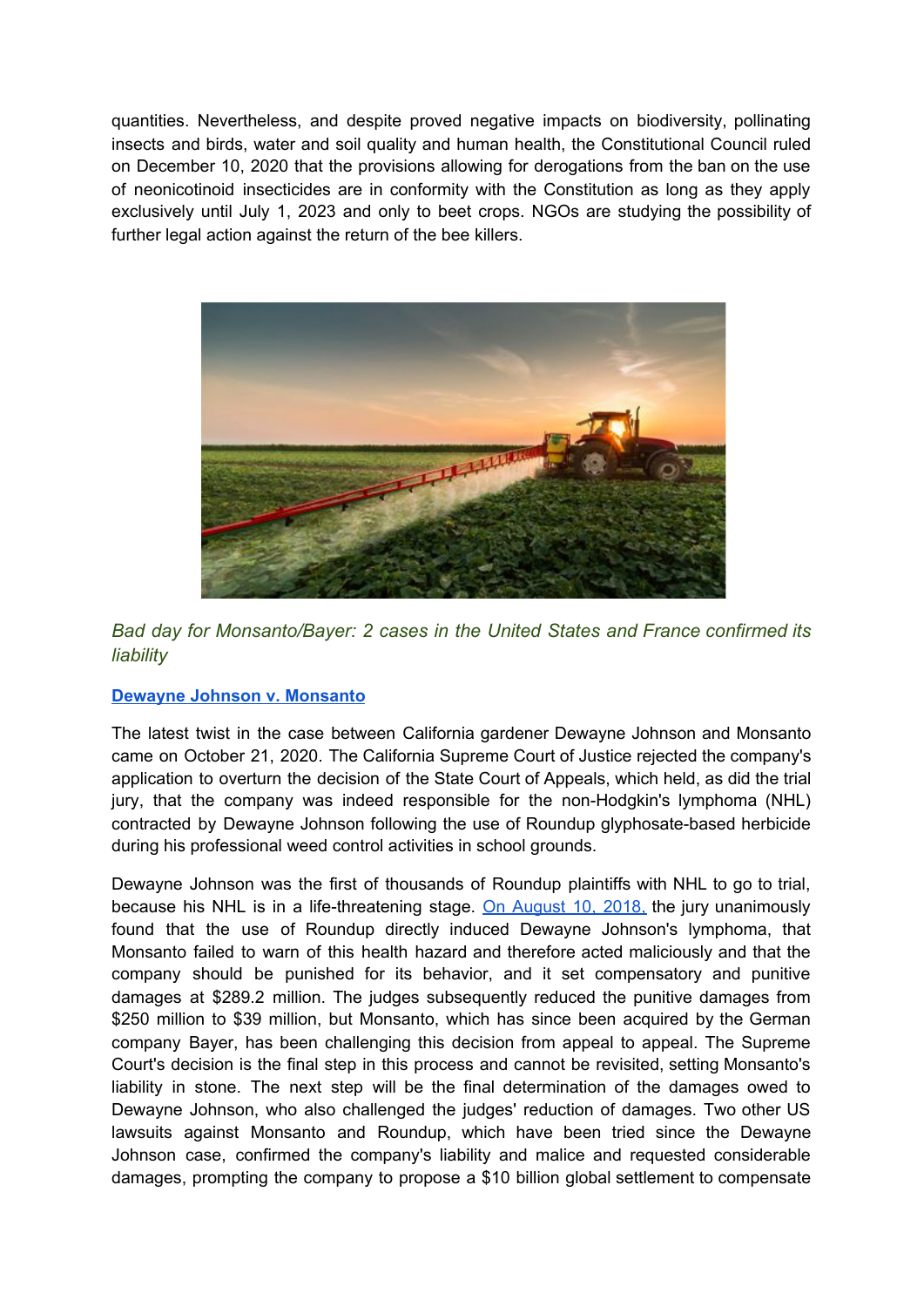Roundup victims awaiting trial and thus avoid the thousands of pending lawsuits, while maintaining that its product is safe for health!

#### **Paul François v. [Monsanto](https://justicepesticides.org/en/juridic_case/paul-francois-v-monsanto/)**

On the same day and along the same lines as in the Dewayne Johnson v. Monsanto case, the French Court of Cassation - the last resort French court - rejected Monsanto's appeal against the Lyon Court of Appeal's decision of April 11, 2019, which had found it in breach of its duty to provide information, as there was no information on the label on the risks associated with the inhalation of alachlor-based herbicide Lasso.

In 2004, Paul François had received the fumes of this herbicide on his face while cleaning a tank and was quickly overcome by nausea and then by several health problems (stuttering, dizziness, headaches, muscular problems...), which forced him to interrupt his activity for almost a year. Following the recognition of his illness as an occupational disease, the farmer attacked Monsanto in 2007, becoming the first farmer in the world to file a complaint against this big multinational corporation. Lasso has been banned in the same year because of its toxicity.

On February, 13, 2012, Monsanto was found liable for the intoxication of Paul François, paving the way for damages. While it consistently contested its responsibility, from appeal to appeal and all the way to the court of cassation, each judgment in this jurisdictional odyssey of more than 14 years has confirmed Monsanto's responsibility. This judgment of the Court of Cassation of 21 October is final. The question of the amount of compensation must now be raised before the Lyon judicial court.



#### *The American saga of dicamba*

On October 27, 2020, the US Environmental Protection Agency (EPA) renewed the authorisation of dicamba-based herbicides on genetically modified cotton and soybean crops until 2025, despite the ban decided by the Ninth circuit US Court of [Appeals](https://justicepesticides.org/en/juridic_case/nffc-et-al-v-epa-et-al/) last June. The judges found that the EPA failed to take into account damage to farmers and environment caused by the use of dicamba, particularly since 2017 when its use soared with the release of soybeans and cotton seeds genetically modified to withstand the herbicide. The EPA's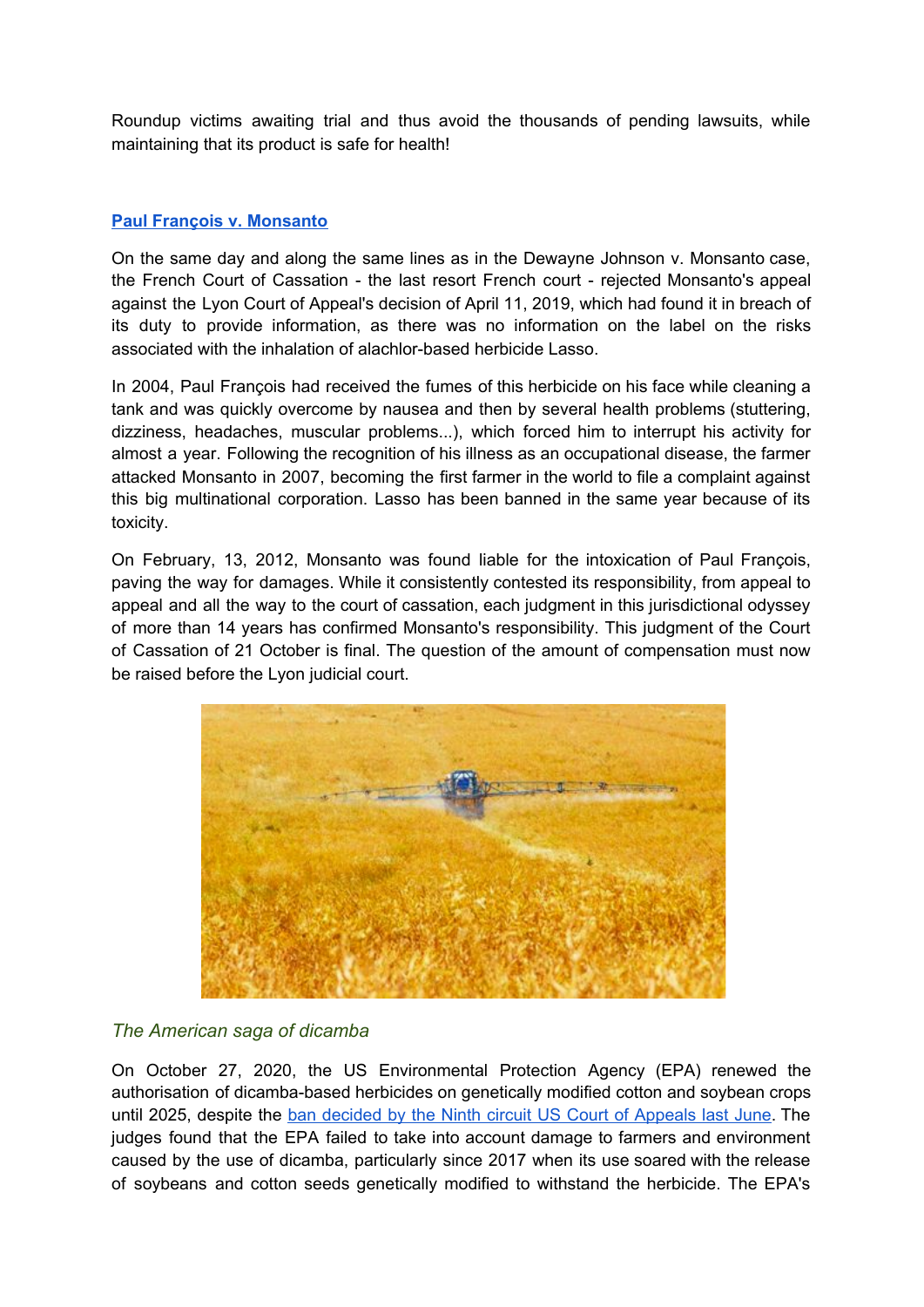decision will allow farmers to continue using different versions of this toxic herbicide, which is responsible for contamination and crop damage on thousands of hectares due to its propensity to volatilise and drift, for the next 5 years. Accidents related to dicamba drift have increased year to year, with nearly 3,000 complaints from farmers in 2019. Legal actions have multiplied, and the companies Monsanto/Bayer and BASF have been found [responsible](https://justicepesticides.org/en/juridic_case/bader-farms-et-al-v-monsanto-and-basf/) for the damages suffered by the peach trees of the producer Bader and ordered to pay him \$265 million in damages, later reduced to \$75 million. Bayer announced a \$400 million settlement with the farmers whose crops were destroyed by dicamba to end the lawsuits. The few restrictions on the use of dicamba imposed by the EPA on the renewal of its authorisation, in response to the Court of Appeal's concerns, did not convince the groups behind the application to ban dicamba in view of the damage already suffered, and they intend to challenge the EPA's decision to renew the herbicide's authorisation. These restrictions have also triggered a reaction from the producers of dicamba and their associated GM crops, who intend to challenge them in court.



*France: Two Châteaux in Gironde condemned for pesticide spraying near a school*

Following a long court case, two NGOs have obtained the condemnation of two Bordeaux Châteaux for illegal pesticide spraying. Even though it seems negligible from a financial point of view, the condemnation is highly symbolic because French wine production, which makes the country's reputation, comes with an intensive use of pesticides, a source of many neighbourhood problems in wine-producing regions such as Bordeaux. On May 5, 2014, following pesticide spraying under inadequate weather conditions, with strong winds, in the vicinity of the Villeneuve-de-Blaye elementary school, 23 pupils fell ill and their teacher had to be urgently ho[s](https://justicepesticides.org/en/juridic_case/sepanso-and-generations-futures-v-gaec-remy-castel-and-chateau-de-barbe-escalette/)pitalized. NGOs Sepanso and Générations Futures [brought](https://justicepesticides.org/en/juridic_case/sepanso-and-generations-futures-v-gaec-remy-castel-and-chateau-de-barbe-escalette/) legal [proceedings](https://justicepesticides.org/en/juridic_case/sepanso-and-generations-futures-v-gaec-remy-castel-and-chateau-de-barbe-escalette/) against Château Rémy Castel and Château de Barbe, the two wine-producing properties at the origin of the spraying, but the case was dismissed in 2017, in the absence of formally established proof that winds were blowing at more than 19 km/h at the site of the events during the disputed spraying. There was no anemometer on site! Following the NGOs' appeal against this order, it was quashed by the Bordeaux Court of Appeal , which referred the case back to the Libourne Criminal Court on July 3, 2018. On April 30, 2019, the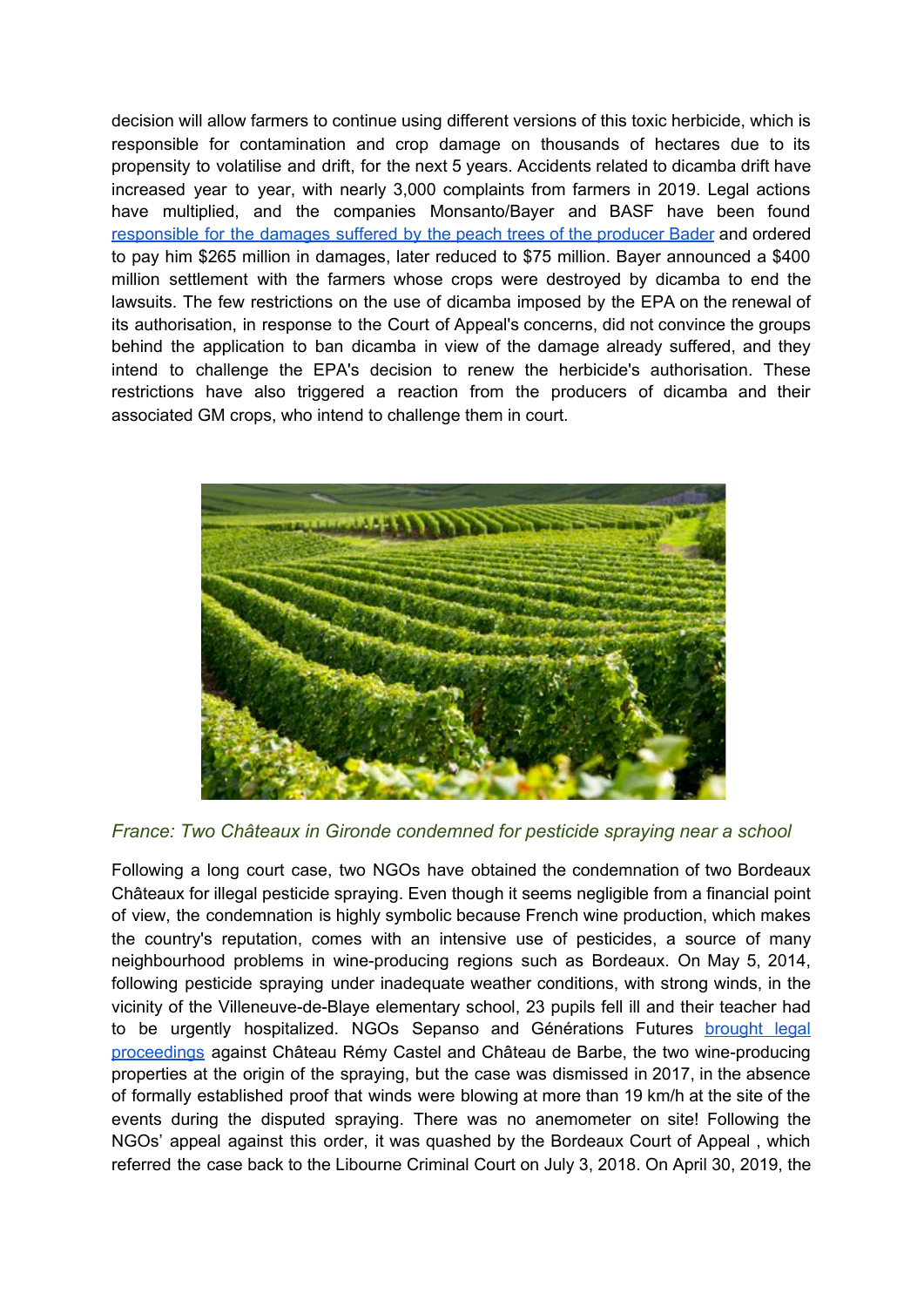two Châteaux were again discharged by the Libourne Criminal Court. However, the Bordeaux Public Prosecutor's Office decided to appeal against this decision, and in a decision dated November 18, 2020, the Bordeaux Court of Appeal sentenced the Châteaux to a suspended fine of 5,000 euros. The castles must also pay the amount of 3,000 euros in damages to the civil parties.



## **Legislative and regulatory news**

*European Union: Mancozeb ban, a victory for the environment and for health!*

The toxicity of the fungicide mancozeb has been known for decades, but it remains one of the most widely used pesticides in the European Union. It has already had its authorisation extended four times between 2013 and 2019. In its 2019 opinion, the European Food Safety Authority (EFSA) identified six "critical areas of concern", i.e. six reasons why mancozeb should not be authorized by the EU, including the fact that it is an endocrine disruptor, that it is classified as toxic to reproduction and that it poses high risks to birds, mammals, non-target arthropods and soil macro-organisms. According to EU rules, being toxic to reproduction and/or endocrine disrupting is sufficient to prohibit the use of the substance. The Risk Assessment Committee (RAC) of the European Chemicals Agency (ECHA) has classified mancozeb as "toxic for reproduction, category 1B" (R1B) due to the severity of brain malformations observed in the offspring caused by its metabolite ETU. The classification of mancozeb as a reprotoxic pesticide means, in accordance with European regulations, that all contact with humans is prohibited, which almost amounts to a ban on the product. The European Commission's proposal for the non-renewal of the authorization of mancozeb, adopted by a qualified majority of Member States at the meeting of the EU Standing Committee on Plants, Animals, Food and Feed (Scopaff) on October 23, 2020, therefore represents a major victory for the environment and health. Mancozeb is the first pesticide banned in the EU because of its endocrine disrupting properties. This decision should therefore serve as a precedent for banning all endocrine disrupting pesticides.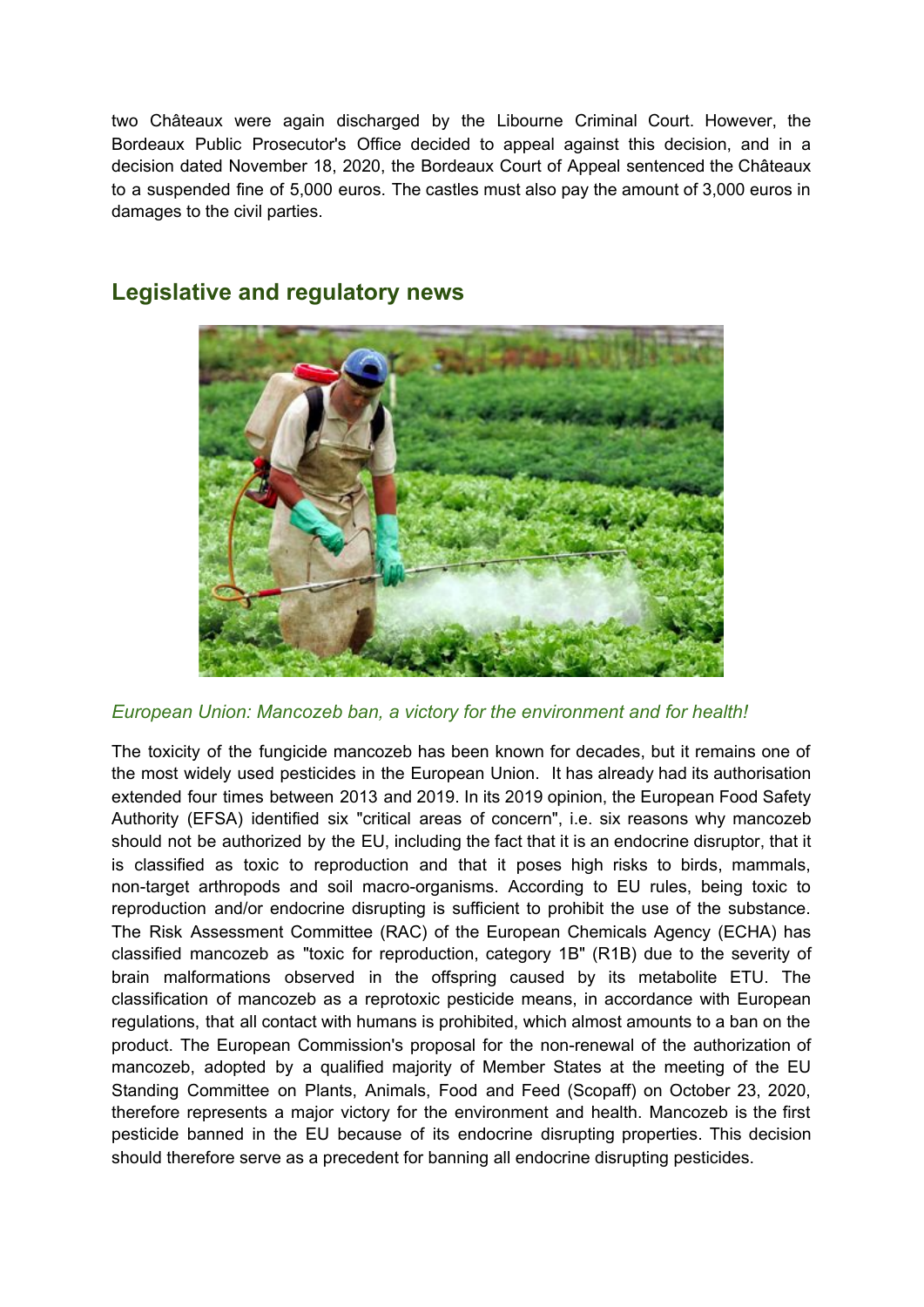

*Brazil: Paraquat is forbidden, but still allowed!*

September 22, 2020 is the date at which the import, production and marketing of herbicides based on the active ingredient paraquat are banned in Brazil, by resolution of the collegial management (RDC 177) of the National Sanitary Surveillance Agency of Brazil (*Agência Nacional de Vigilância Sanitária* - Anvisa). But paraquat is one of the most widely used herbicides in the country, and under pressure from the powerful Parliamentary Front of Agriculture (*Frente Parlamentar da Agropecuária* - FPA), which has been claiming that millions of Brazilian reals would be lost for the agricultural sector a result of the ban, the Ministry of Agriculture hastened to authorize the use of the remaining stocks of the herbicide for the 2020-2021 harvest. The normative instruction of October 22, 2020 states that the authorization of the use of glyphosate stocks will be completed by July 31, 2021 and defines the procedures for monitoring and inspection of the use and collection of stocks held by farmers. It also sets out the conditions of use of the product, risk management with regard to occupational exposure - for example: the use of closed-cabin tractors which are supposed to allow the product to be applied without exposing workers, or the use of personal protective equipment, etc. - whose effectiveness and applicability in tropical environments is questionable. Nevertheless, these decisions show that the use of paraquat, although banned, will continue this year without limitation. And this, in prejudice of the applicators, producers, consumers and the environment, and with the concern that Brazil, the champion of pesticide authorizations since Jair Bolsonaro's presidency, may decide to renew the authorization of this cheap product when stocks expire.

## **Civil society activities**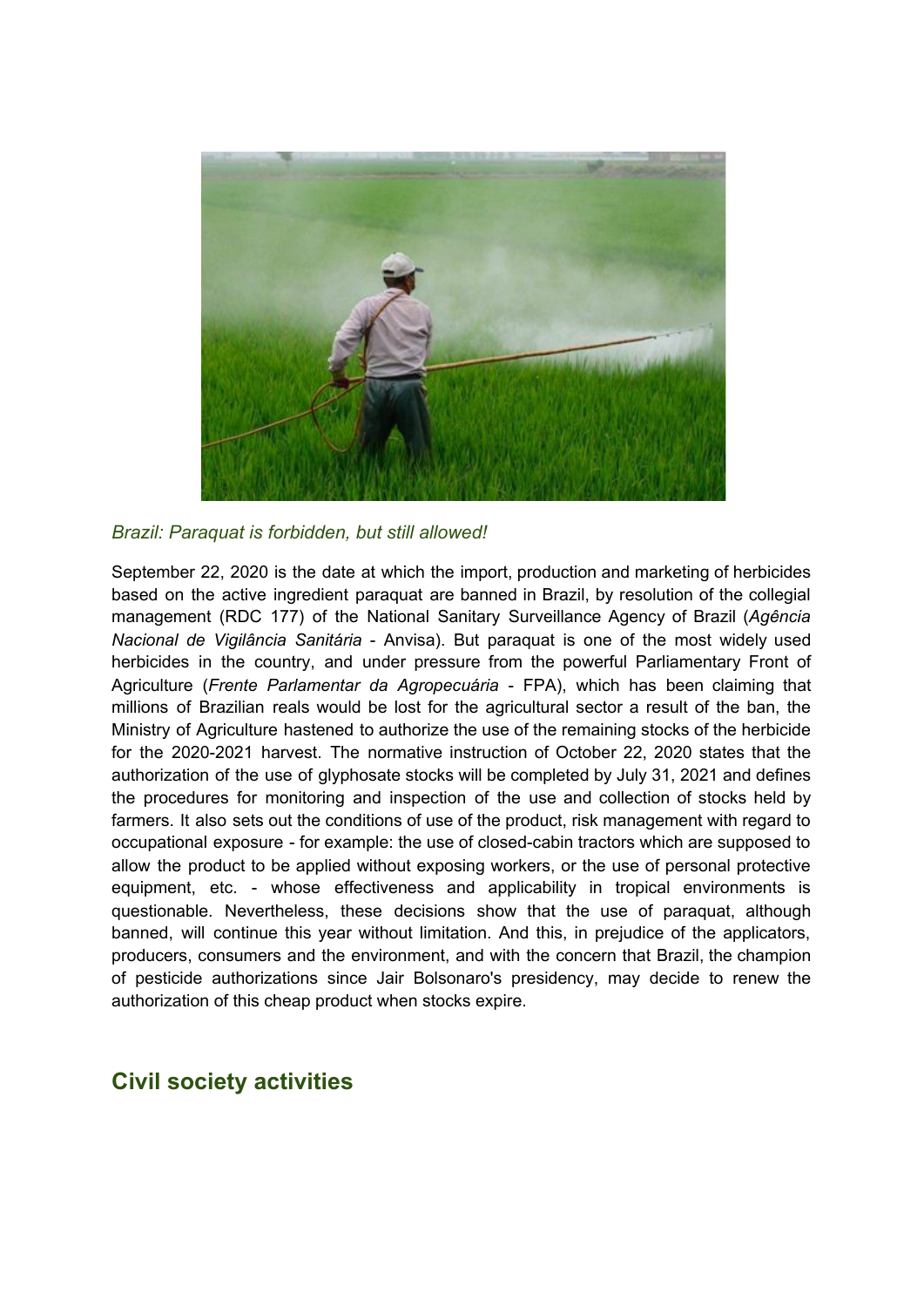

### *Exports of pesticides banned in the EU. Letter to the European Commission*

The European Union is guilty of an immoral and scandalous practice that environmental NGOs have been denouncing for years. It bans the agricultural use of the pesticides that are considered the most dangerous for the environment or health on its territory, but authorizes their export to third countries, often poor and lacking the capacity to control these products. In addition to the immoral nature of selling these toxic products outside Europe's borders, they return to Europe as residues in agricultural products that the EU imports in large quantities. Faced with this "poison circle", agrochemical companies are trying to increase the authorized maximum residue limits (MRLs) of these banned products in imported products! Follow[i](https://www.publiceye.ch/en/topics/pesticides/banned-in-europe)ng an in-depth [investigation](https://www.publiceye.ch/en/topics/pesticides/banned-in-europe) carried out with Greenpeace UK's investigation unit, Unearthed, the Swiss NGO Public Eye reveals the colossal scale of exports of banned pesticides from the EU: in 2018, EU member countries approved the export of 81,615 tons of pesticides containing substances banned on their own territory because of unacceptable health or environmental risks, to 85 countries, three-quarters of which are developing or emerging countries, where the use of such substances presents very high risks. These exports were the subject of [a](https://www.pan-europe.info/resources/articles/2020/08/webinar-hazardous-pesticides-and-eus-double-standards) webinar [organized](https://www.pan-europe.info/resources/articles/2020/08/webinar-hazardous-pesticides-and-eus-double-standards) by our partner PAN-EU on September 29, with the participation of 3 Justice Pesticides' board members, Corinne Lepage, former French Minister of the Environment, Michèle Rivasi, Member of the European Parliament from the Greens/EFA group, and Larissa Bombardi, a Brazilian geographer specialized in EU-Brazil relations. Justice Pesticides naturally partnered with 75 associations in the open letter sent on November 5, 2020 to the Executive Vice-President of the European Commission., and the Commissioners for Health, Agriculture and the Environment, asking them to put an end to the double European standard, which bans the most dangerous pesticides at home, but allows itself to export them to third countries, and which residues return to the plates of European consumers through imports of contaminated agri-food products. In its response on December 9, 2020, the Commission says it is considering options to achieve the goal of preventing exports of dangerous chemicals, notably pesticides, including through potential legislative change, and is assessing concerns about tolerances for pesticide residues in imported products. So it's a case to be followed in the coming year.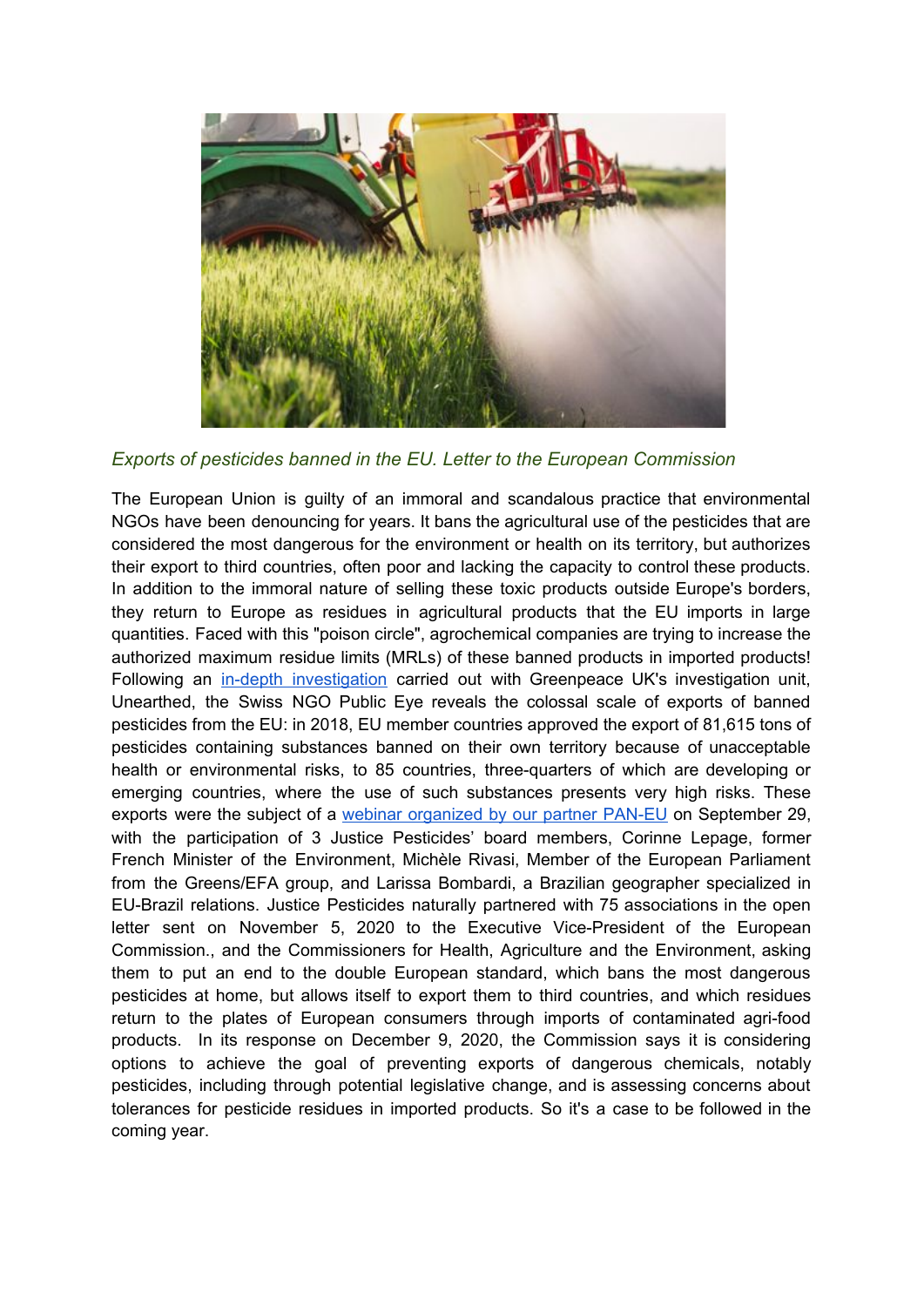

*Op-ed on Strategic lawsuits against Public Participation (SLAPP)*

Along with 99 other civil society groups, Justice Pesticides co-authored an opinion piece published on November 13, 2020 against Strategic Lawsuits against Public Participation (SLAPP). These lawsuits, which are increasingly numerous, are brought by economic stakeholders against activists or civil society groups who try to highlight the seriously damaging environmental and human health actions of companies. Their aim is to frighten individuals and associations, to drown them in legal proceedings so that their energy, time and financial resources are devoted to their defense to the detriment of the denunciation of polluting activities. In the field of pesticide use, two gagging lawsuits made headlines at the end of 2020. The Minister of the Italian province of Alto Adige (South Tyrol) and r[e](https://justicepesticides.org/en/2020/09/08/freedom-of-speech-under-attack-german-environmentalists-and-austrian-author-hit-with-legal-slapp-case-in-northern-italy-over-criticism-of-massive-pesticide-use/)presentatives of the fruit industry are [suing](https://justicepesticides.org/en/2020/09/08/freedom-of-speech-under-attack-german-environmentalists-and-austrian-author-hit-with-legal-slapp-case-in-northern-italy-over-criticism-of-massive-pesticide-use/) activist Karl Bär and the German NGO Umweltinstitut with threats of imprisonment and fines, as well as potential claims for millions of euros in damages, for having denounced the heavy use of pesticides in South Tyrol, one of Europe's largest apple-growing regions. In the French region of Bordeaux, an activist for the *Alerte aux toxiques*'s NGO is being sued for "denigration of Bordeaux wines" by the Interprofessional Committee of Bordeaux Wines (CIVB), which is claiming more than €150,000 in damages, following the publication of the results of the analysis of 22 bottles of wine, all of which contained residues of dangerous pesticides, although most of these wines are labelled HVE (High Environmental Value). The Op-ed, published in 11 European newspapers, including *Le Monde* in France, calls for European legislation against "this hole in democracy" of abusive legal actions.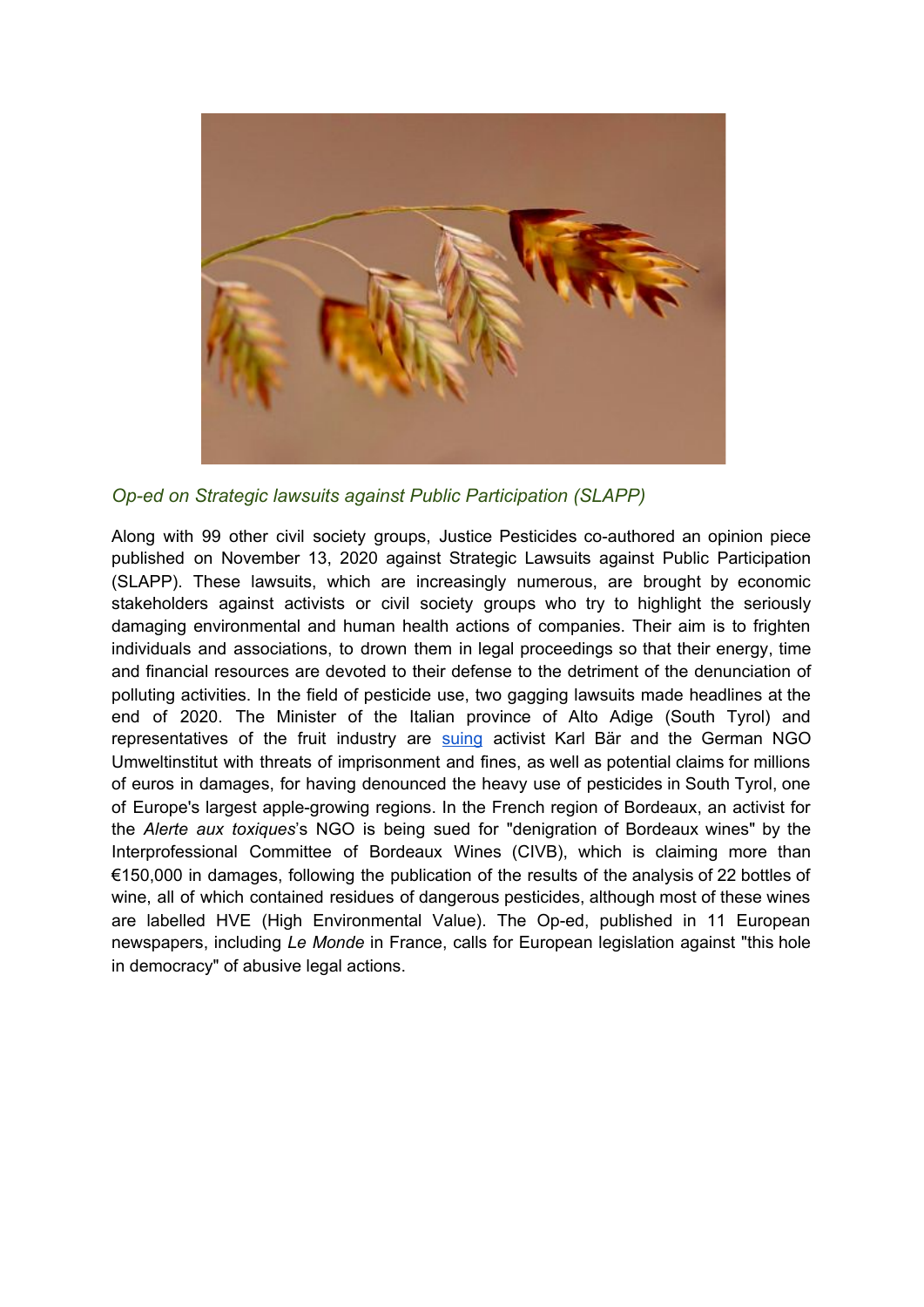

*The murky relationship between FAO and the pesticide industry. Letter to the Director of FAO*

Following th[e](http://www.fao.org/news/story/en/item/1311286/icode/) **[announcement](http://www.fao.org/news/story/en/item/1311286/icode/)** in October 2020 that the Food and Agriculture Organization of the United Nations (FAO) and the International Pesticide Producers' Organization, CropLife International, will strengthen their collaboration to find new ways to transform agri-food systems and promote rural development through innovation and investment on the ground, more than 350 civil society groups from around the world, including Justice Pesticides, have written to FAO Director, Mr. Qu Dongyu, to express their concern about the organization's official links that would be strengthened with CropLife International, "a trade association representing the interests of companies that produce and promote hazardous pesticides". The letter recalls the principles that should guide FAO, as spelled out in the organization's Code of Conduct, including its opposition to the promotion of hazardous pesticides under the aegis of its main principles such as the right to adequate food and health. The letter was delivered to Mr. Qu Dongyu on November 19, 2020, by the Director of PAN-Asia Pacific, Sarojeni Rengam, who is also a board member of Justice Pesticides.





Justice Pesticides needs your help to develop its database of legal proceedings related to pesticides around the world. This database, which is unique in the world, is a valuable